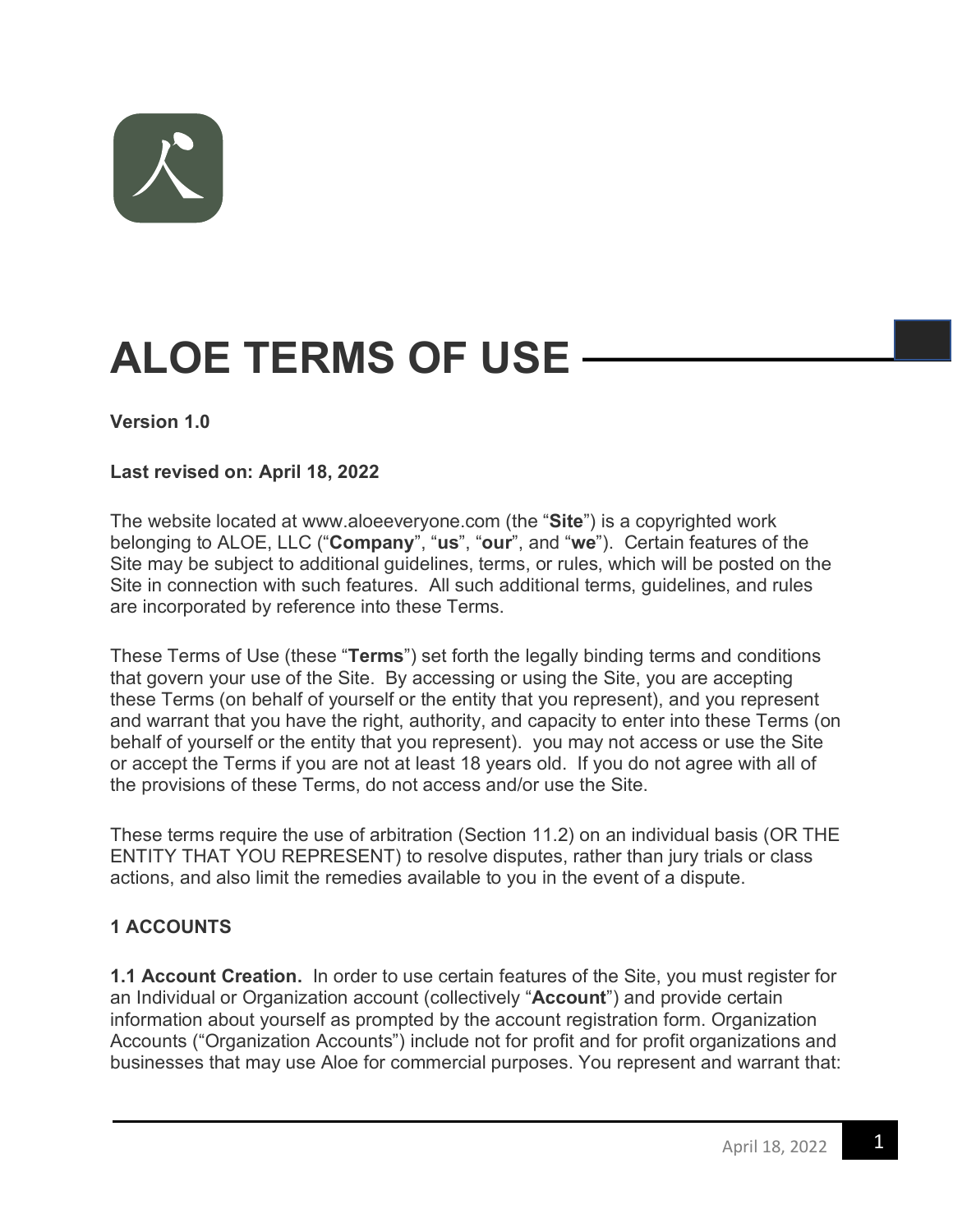(a) all required registration information you submit is truthful and accurate; and (b) you will maintain the accuracy of such information. You may delete your Account at any time, for any reason, by following the instructions on the Site. Company may suspend or terminate your Account in accordance with Section 9.

**1.2 Account Responsibilities.** You are responsible for maintaining the confidentiality of your Account login information and are fully responsible for all activities that occur under your Account. While we work to protect the security of your content and account, we cannot guarantee that unauthorized third parties will not be able to defeat our security measures. We ask that you keep your password secure. You agree to immediately notify us of any unauthorized use, or suspected unauthorized use of your Account or any other breach of security. We cannot and will not be liable for any loss or damage arising from your failure to comply with the above requirements.

# **2 ACCESS TO THE SITE**

**2.1 License.** Subject to these Terms, you are hereby granted a non-transferable, nonexclusive, revocable, limited license to use and access the Site. If you are a business or an organization, you must create an Organization Account. Note: This type of Account can only be used by businesses and organizations for their community and cannot be used for individual, personal use.

**2.2 Certain Restrictions.** The rights granted to you in these Terms are subject to the following restrictions: (a) you shall not license, sell, rent, lease, transfer, assign, distribute, host, or otherwise commercially exploit the Site, whether in whole or in part, or any content displayed on the Site; (b) you shall not modify, make derivative works of, disassemble, reverse compile or reverse engineer any part of the Site; (c) you shall not access the Site in order to build a similar or competitive website, product, or service; and (d) except as expressly stated herein, no part of the Site may be copied, reproduced, distributed, republished, downloaded, displayed, posted or transmitted in any form or by any means. No employee, independent contractor, agent, or affiliate of any competing friendship service is permitted to view, access, or use any portion of the Service without express written permission from Company. By viewing, using, or accessing the Site, you represent and warrant that you are not a competitor of Company or any of its affiliates, or acting on behalf of a competitor of Company in using or accessing the Site. The technology and software underlying the Site or distributed in connection therewith are the property of Company, its affiliates, and its licensors (including the Apps, the "Software"). You agree not to copy, modify, create a derivative work of, reverse engineer, reverse assemble, or otherwise attempt to discover any source code, sell, assign, sublicense, or otherwise transfer any right in the Software. Any rights not expressly granted herein are reserved by Company. Unless otherwise indicated, any future release, update, or other addition to functionality of the Site shall be subject to these Terms. All copyright and other proprietary notices on the Site (or on any content displayed on the Site) must be retained on all copies thereof. You may not access,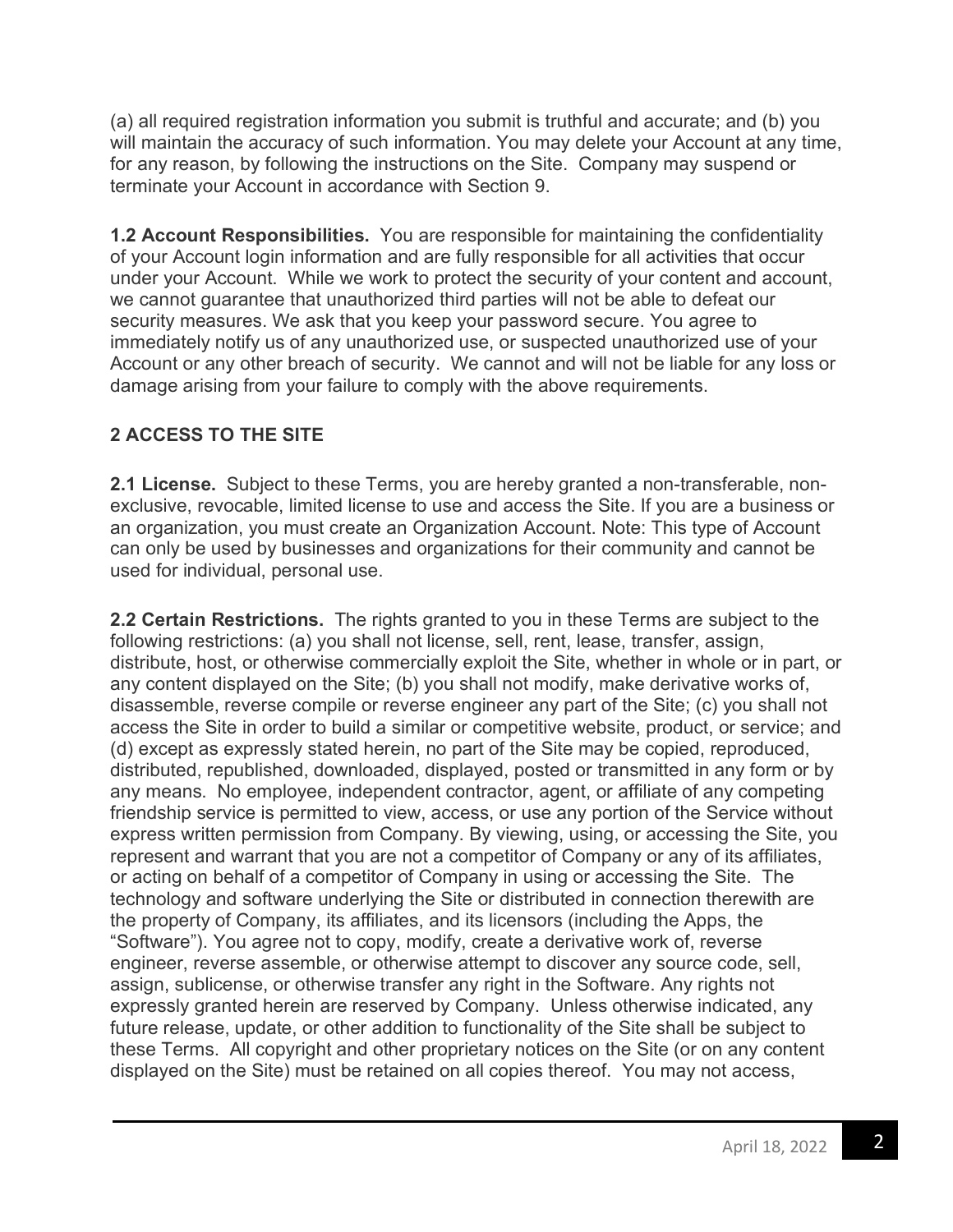tamper with, or use non-public areas of the Site or our systems. Certain portions of the Site may not be accessible if you have not registered for an Account.

YOU UNDERSTAND THAT COMPANY DOES NOT CURRENTLY CONDUCT CRIMINAL BACKGROUND CHECKS ON ITS USERS. COMPANY ALSO DOES NOT ATTEMPT TO VERIFY THE STATEMENTS OF ITS USERS. COMPANY MAKES NO REPRESENTATIONS OR WARRANTIES AS TO THE CONDUCT OF ANY USERS OR THEIR COMPATIBILITY WITH ANY CURRENT OR FUTURE USERS. COMPANY RESERVES THE RIGHT TO CONDUCT ANY CRIMINAL BACKGROUND CHECK OR OTHER SCREENINGS (SUCH AS SEX OFFENDER REGISTRATION SEARCHES) AT ANY TIME AND TO USE AVAILABLE PUBLIC RECORDS FOR ANY PURPOSE.

**2.3 Modification.** Company reserves the right, at any time, to modify, suspend, or discontinue the Site (in whole or in part) with or without notice to you. You agree that Company will not be liable to you or to any third party for any modification, suspension, or discontinuation of the Site or any part thereof. We do use a combination of automated systems and a team of moderators to monitor and review accounts and messages for content that indicates breaches of these Terms. We reserve the right at our sole discretion to terminate or suspend any Account or make use of any operational, technological, legal or other means available to enforce these Terms (including without limitation blocking specific IP addresses), at any time without liability and without the need to give you prior notice. Without limiting the foregoing, we expressly reserve the right to terminate or suspend your Account without notice (a) for violating these terms, (b) due to your conduct through the Services, or your conduct with other users of the Service (including your "offline" conduct), if we, in our sole discretion, determine your conduct was inappropriate or improper, (c) if we or our affiliates, in our or their sole discretion, determine your conduct on other apps operated by our affiliates was inappropriate or improper, or (d) for any reasons whatsoever that we deem, in our sole discretion, justifies termination. If your Account is terminated or suspended, you agree you will not receive a refund for any service or features for which you have already paid.

**2.4 No Support or Maintenance.** You acknowledge and agree that Company will have no obligation to provide you with any support or maintenance in connection with the Site.

**2.5 Ownership.** Excluding any User Content that you may provide (defined below), you acknowledge that all the intellectual property rights, including copyrights, patents, trade marks, and trade secrets, in the Site and its content are owned by Company or its other users and licensors. Neither these Terms (nor your access to the Site) transfers to you or any third party any rights, title or interest in or to such intellectual property rights, except for the limited access rights expressly set forth in Section 2.1. Company reserve all rights not granted in these Terms. There are no implied licenses granted under these Terms.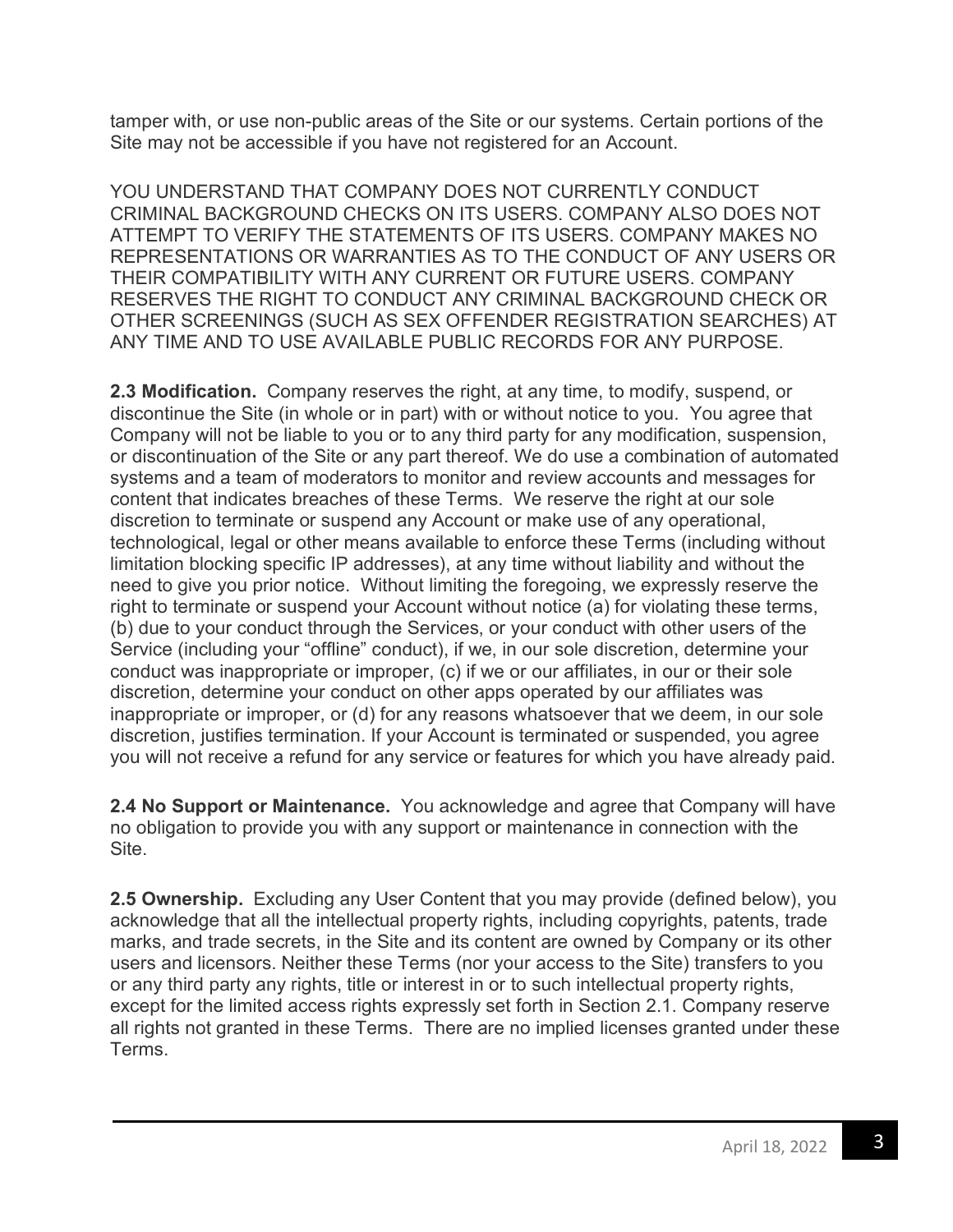Company is headquartered in the United States and is made available only for Users in the United States. If you access or use the Service from outside of the United States, you do so at your own risk. Whether inside or outside of the United States, you are solely responsible for ensuring compliance with the laws of your specific jurisdiction. Software available in connection with the Service and the transmission of applicable data, if any, is subject to United States export controls. No Software may be downloaded from the Service or otherwise exported or re-exported in violation of U.S. export laws. Downloading or using the Software is at your sole risk.

# **3 TYPES OF CONTENT**

There are three types of content that you will be able to access through the Services: (1) content that you upload and provide ("**Your Content**"); (2) content that users provide, such as any and all information and content that a user submits to, or uses with, the Site (e.g., content in the user's profile or postings) ("**User Content**"); and (3) content that Company provides ("**Our Content**"). There is certain content we cannot allow on the Site. Company operates a zero-tolerance policy for inappropriate content.

**3.1 Your Content.** The following terms govern the uploading, provision and use of Your Content:

You agree that Your Content must comply with the following guidelines:

- 1. Respect all users and use the Site in a professional manner
- 2. Don't pretend you're someone you're not; use your real name on your profile
- 3. Don't do anything illegal on the Site
- 4. No soliciting

You agree that you are responsible for controlling the usage of Your Content through the Services, and you agree you are responsible and liable for Your Content and will indemnify, defend, release, and hold us harmless from any claims made in connection with Your Content.

You may not display any personal contact or banking information on your individual profile page whether in relation to you or any other person (for example, credit/debit card or other banking details). If you do choose to reveal any personal information about yourself to other users, whether via email or otherwise, it is at your own risk. We encourage you to use the same caution in disclosing details about yourself to third parties online as you would under any other circumstances.

As Company is a public community, Your Content may be visible to other users of the Service all around the world – so make sure you are comfortable sharing Your Content before you post. As such, you agree that Your Content may be viewed by other users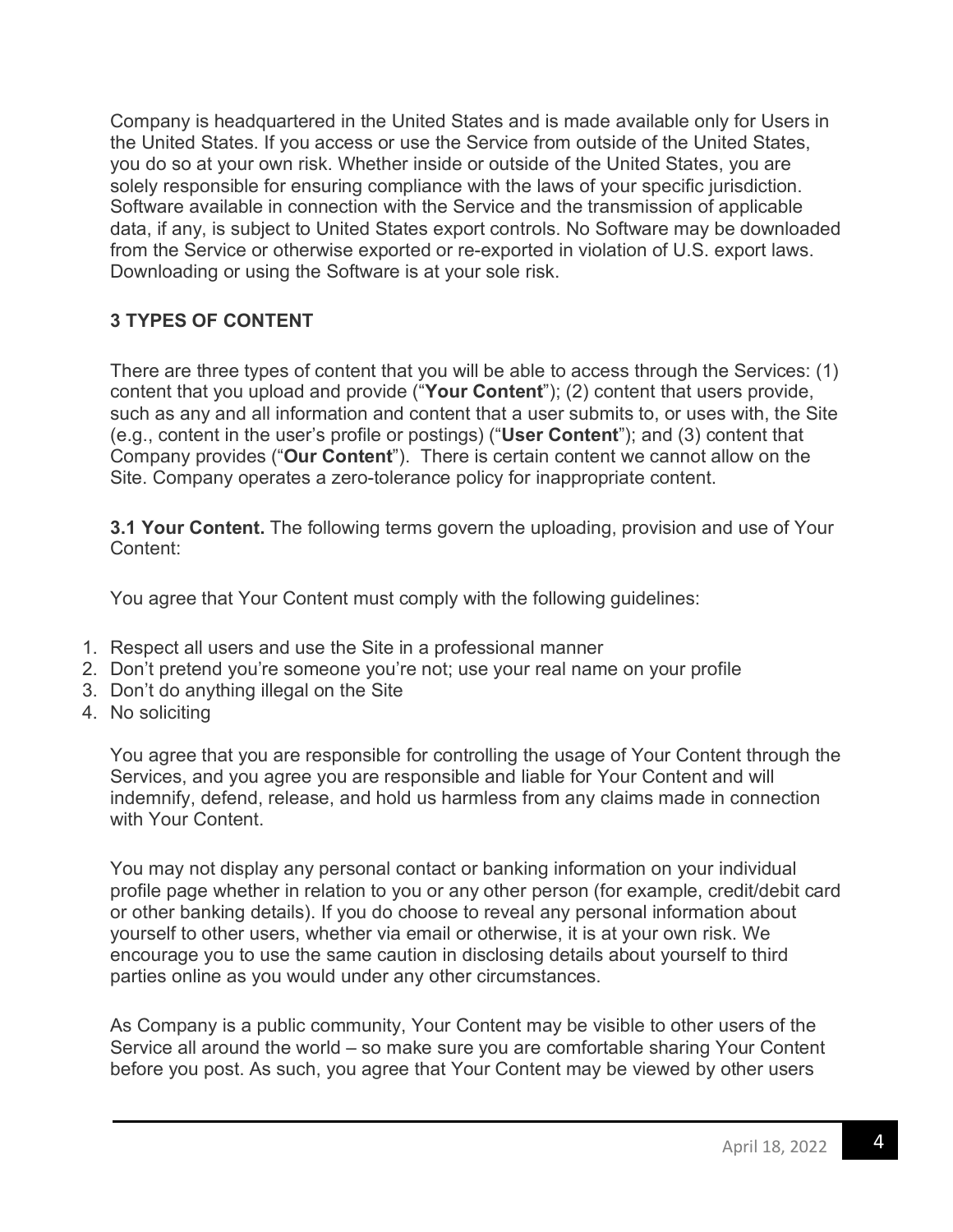and any person visiting, participating in or who is sent a link to the Service (e.g. individuals who receive a link to a user's profile or shared content from other Company Users). By uploading Your Content on the Site, you represent and warrant to us that you have all necessary rights and licenses to do so, and automatically grant us a nonexclusive, royalty-free, perpetual, worldwide license to use Your Content on or in connection with the Site (including, without limitation, editing, copying, modifying, adapting, translating, reformatting, creating derivative works from, incorporating into other works, incorporating into advertising, distributing and otherwise making available to the general public such Content, whether in whole or in part and in any format or medium currently known or developed in the future).

We may assign and/or sub-license the above license to our affiliates and successors without any further approval by you. We do not have any obligation to store Your Content – if it's important, you should make a copy.

**3.2 User Content.** The following terms govern the uploading, provision and the use of User Content:

Other users of this Site will also share content. User Content belongs to the user who posted the content and is stored on our servers and displayed via the Site at the direction of the user providing the User Content.

You do not have any rights in relation to other users' User Content, and you may only use other users' personal information to the extent that your use of it (a) complies with these Terms and (b) matches Company's purpose of allowing people to meet one another. You may not use other users' information to spam, to harass, stalk, or to make unlawful threats. We reserve the right to terminate your Account if you misuse other users' information.

User Content is subject to the terms and conditions of Sections 512(c) and/or 512(d) of the Digital Millennium Copyright Act 1998. If you have a complaint about User Content, please see the Digital Millennium Copyright Act section for more information.

Since Company is an online community, we generally try to avoid getting in the way and therefore don't assume any obligation to pre-screen any of Your Content or any User Content. However, there may be times where we need to step in, and we reserve the right to review, pre-screen, refuse and/or remove any User Content and Your Content, including content exchanged between users in direct messages.

**3.3 Our Content.** The following terms govern the uploading, provision and use of Our Content: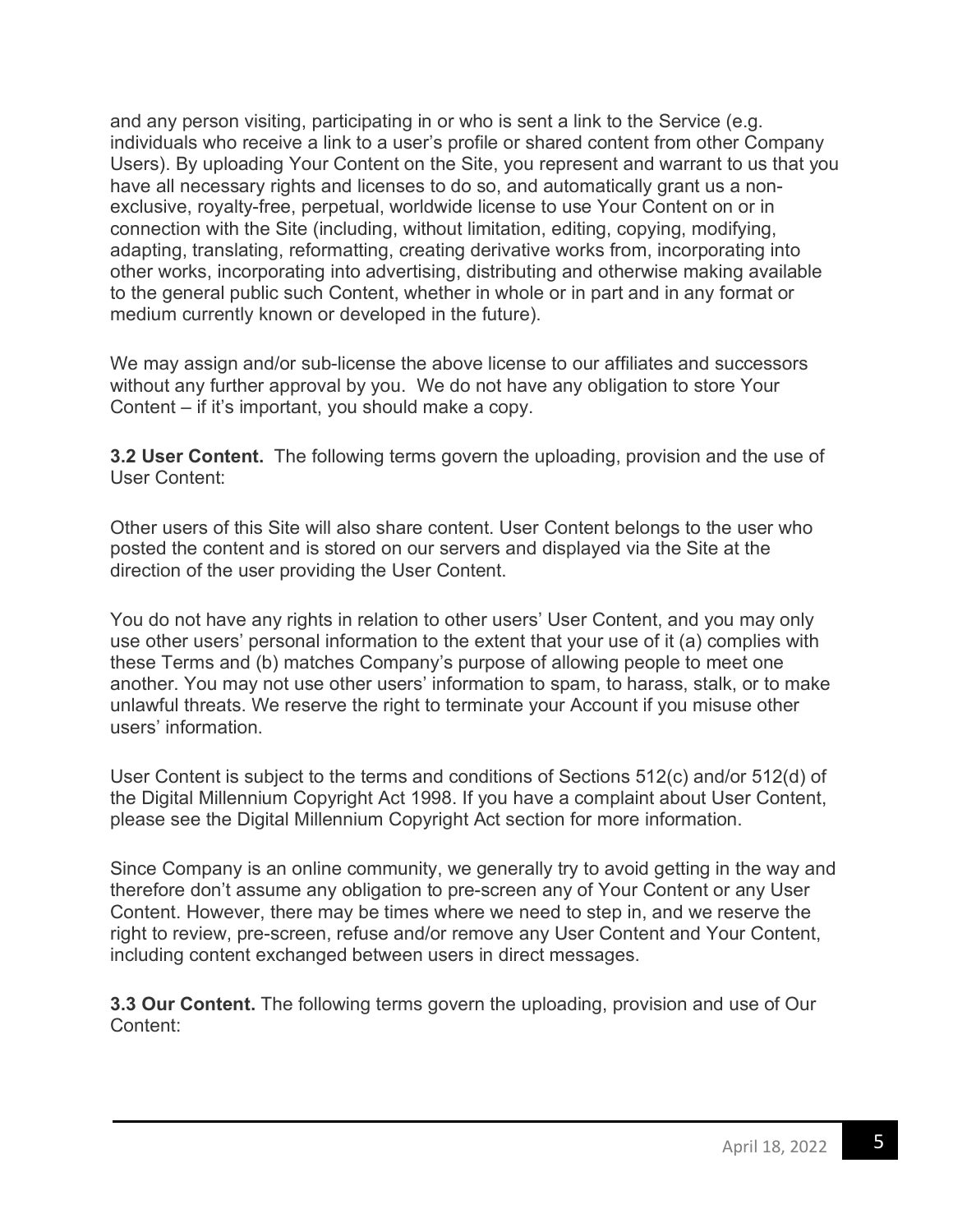Any other text, content, graphics, user interfaces, trademarks, logos, sounds, artwork, and other intellectual property appearing on Company are owned, controlled, or licensed by us and are protected by copyright, trademark, and other intellectual property law rights. All right, title, and interest in and to Our Content remains with us at all times.

Your right to access and use Our Content is subject to the following conditions:

1. you shall not use, sell, modify, or distribute Our Content except as permitted by Company through the Site;

2. you shall not create derivative works from Our Content or commercially exploit Our Content, in whole or in part, in any way; and

3. you shall use Our Content for lawful purposes only.

We reserve all other rights.

**3.4 License.** You hereby grant (and you represent and warrant that you have the right to grant) to Company an irrevocable, nonexclusive, royalty-free and fully paid, worldwide license to reproduce, distribute, publicly display and perform, prepare derivative works of, incorporate into other works, and to grant sublicenses of the foregoing rights, solely for the purposes of including your User Content in the Site. You hereby irrevocably waive (and agree to cause to be waived) any claims and assertions of moral rights or attribution with respect to your User Content.

#### **3.5 Acceptable Use Policy.** The following terms constitute our "**Acceptable Use Policy**":

**(a)** You agree not to use the Site to collect, upload, transmit, display, or distribute any User Content (i) that violates any third-party right, including any copyright, trademark, patent, trade secret, moral right, privacy right, right of publicity, or any other intellectual property or proprietary right; (ii) that is unlawful, harassing, abusive, tortious, threatening, harmful, invasive of another's privacy, vulgar, defamatory, false, intentionally misleading, trade libelous, pornographic, obscene, patently offensive, promotes racism, bigotry, hatred, or physical harm of any kind against any group or individual or is otherwise objectionable; (iii) that is harmful to minors in any way; or (iv) that is in violation of any law, regulation, or obligations or restrictions imposed by any third party.

**(b)** In addition, you agree not to: (i) upload, transmit, or distribute to or through the Site any computer viruses, worms, or any software intended to damage or alter a computer system or data; (ii) send through the Site unsolicited or unauthorized advertising, promotional materials, junk mail, spam, chain letters, pyramid schemes, or any other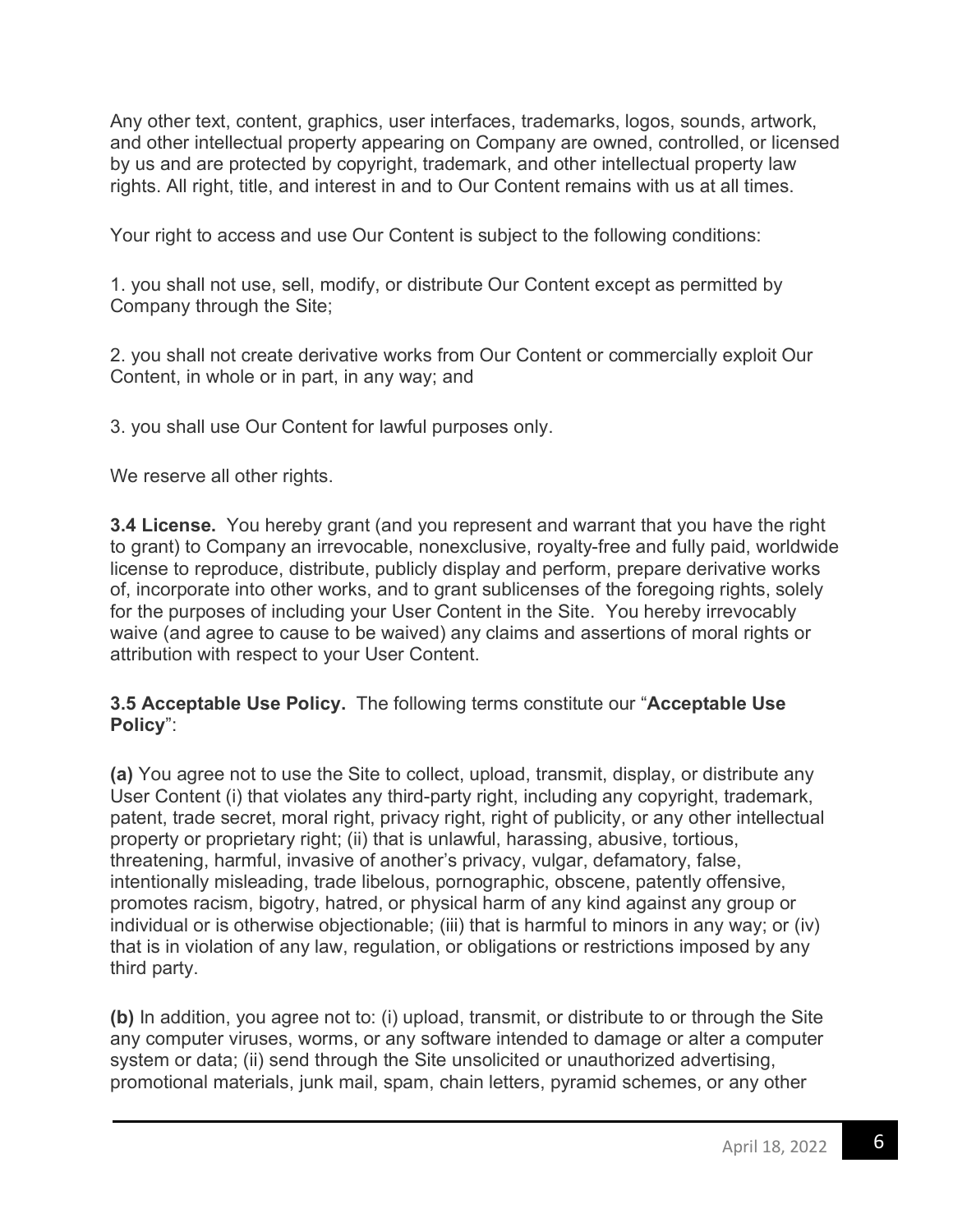form of duplicative or unsolicited messages, whether commercial or otherwise; (iii) use the Site to harvest, collect, gather or assemble information or data regarding other users, including e-mail addresses, without their consent (with the exception of Organization Accounts); (iv) interfere with, disrupt, or create an undue burden on servers or networks connected to the Site, or violate the regulations, policies or procedures of such networks; (v) attempt to gain unauthorized access to the Site (or to other computer systems or networks connected to or used together with the Site), whether through password mining or any other means; (vi) harass or interfere with any other user's use and enjoyment of the Site; or (vi) use software or automated agents or scripts to produce multiple accounts on the Site, or to generate automated searches, requests, or queries to (or to strip, scrape, or mine data from) the Site (provided, however, that we conditionally grant to the operators of public search engines revocable permission to use spiders to copy materials from the Site for the sole purpose of and solely to the extent necessary for creating publicly available searchable indices of the materials, but not caches or archives of such materials, subject to the parameters set forth in our robots.txt file).

**3.6 Enforcement.** We reserve the right (but have no obligation) to review any User Content, and to investigate and/or take appropriate action against you in our sole discretion if you violate the Acceptable Use Policy or any other provision of these Terms or otherwise create liability for us or any other person. Such action may include removing or modifying your User Content, terminating your Account in accordance with Section 9, and/or reporting you to law enforcement authorities.

**3.7 Feedback.** If you choose to submit comments, ideas or Feedback ("Feedback"), you agree that we are free to use them without any restriction or compensation to you. By accepting your submission, Company does not waive any rights to use similar or related Feedback previously known to Company, developed by its employees, or obtained from sources other than you. Company will treat any Feedback you provide to Company as non-confidential and non-proprietary.

# **4 INDEMNIFICATION**

You agree to indemnify and hold Company (and its officers, employees, and agents) harmless, including costs and attorneys' fees, from any claim or demand made by any third party due to or arising out of (a) your use of the Site, (b) your violation of these Terms, (c) your violation of applicable laws or regulations or (d) your User Content. Company reserves the right, at your expense, to assume the exclusive defense and control of any matter for which you are required to indemnify us, and you agree to cooperate with our defense of these claims. You agree not to settle any matter without the prior written consent of Company. Company will use reasonable efforts to notify you of any such claim, action or proceeding upon becoming aware of it. You must create an Organization Account to use our Site for an organization or business. When creating an Organization Account, you agree to indemnify and hold harmless Company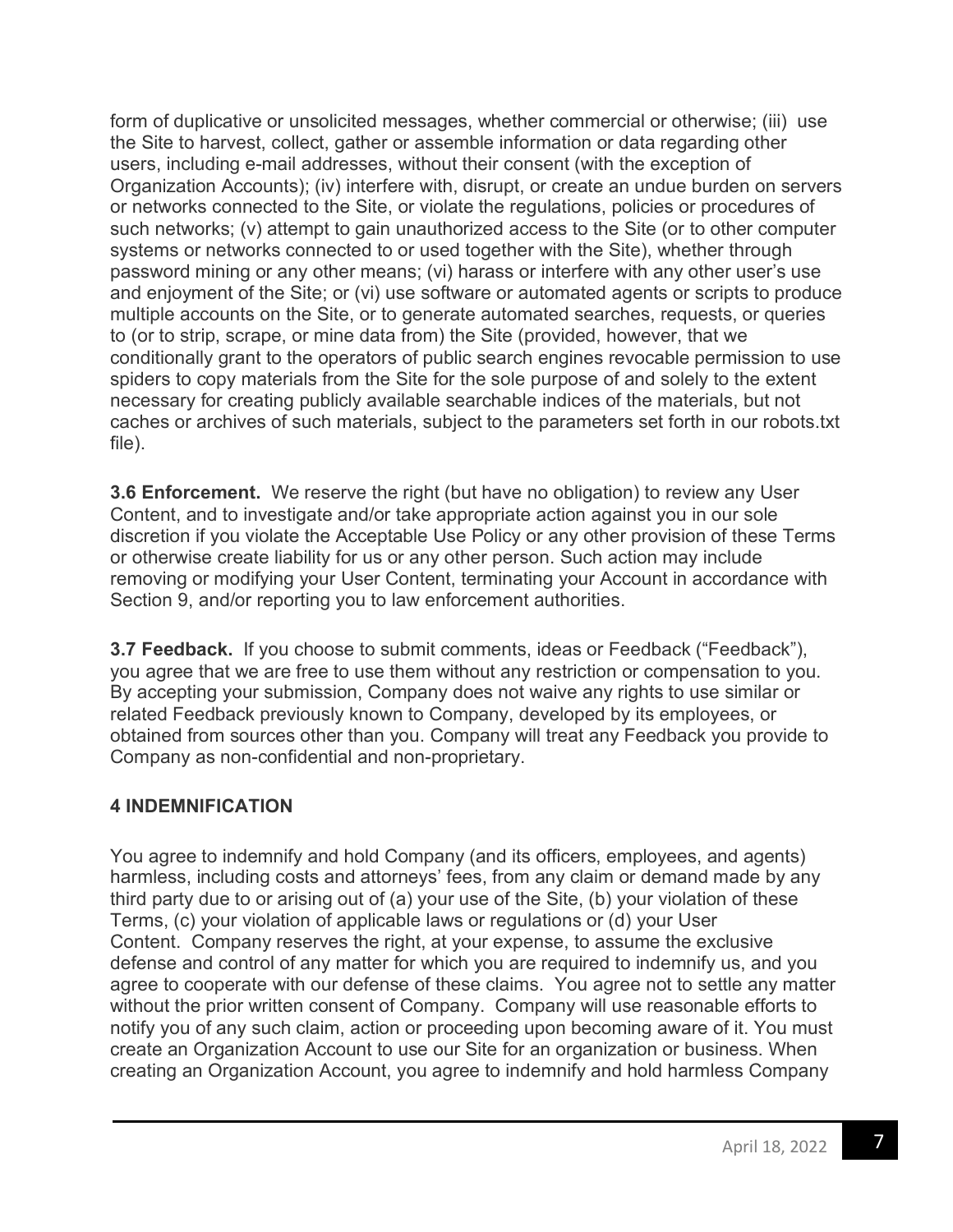and its respective officers, directors, employees and agents, from and against any claims, suits, proceedings, disputes, demands, liabilities, damages, losses, costs and expenses, including, without limitation, reasonable legal and accounting fees (including costs of defense of claims, suits or proceedings brought by third parties), in any way related to your access to or use of our Site, your User content, or your breach of any of these Terms.

# **5 THIRD-PARTY LINKS & OTHER USERS**

**5.1 Third-Party Links.** Company may contain links to third party websites, services, special offers, or other events or activities that are not owned or controlled by Company. We don't endorse or assume any responsibility for any such third party sites, information, materials, products, or services. If you access any third party website, service, or content from Company, you do so at your own risk and you agree that Company has no liability arising from your use of or access to any third party website, service, or content. More simply put, Hubs ("Hubs") link to content off the Site. Most of the content is great but we're not responsible when it's not. "Hubs" are groups where users with similar interests chat, share recommendations and ideas, and bond over favorite things for the benefit of getting to know users better and help deepen friendships.

**5.2 Third-Party Services and Websites**. The Site may provide links or other access to services, sites, technology, and resources that are provided or otherwise made available by third parties (the "Third-Party Services"). Additionally, you may enable or log in to the Site via various online Third-Party Services, such as social media and social networking services like LinkedIn. Your access and use of the Third-Party Services may also be subject to additional terms and conditions, privacy policies, or other agreements with such third party, and you may be required to authenticate yourself or create separate accounts to use Third-Party Services on the websites or via the technology platforms of their respective providers. Some Third-Party Services will provide us with access to certain information that you have provided to third parties, including through such Third-Party Services, and we will use, store and disclose such information in accordance with our **Privacy Policy**. For more information about the implications of activating Third-Party Services and our use, storage and disclosure of information related to you and your use of such Third-Party Services within the Service, please see our **Privacy Policy**. Company has no control over and is not responsible for such Third-Party Services, including for the accuracy, availability, reliability, or completeness of information shared by or available through Third-Party Services, or on the privacy practices of Third-Party Services. We encourage you to review the privacy policies of the third parties providing Third-Party Services prior to using such services. You, and not Company, will be responsible for any and all costs and charges associated with your use of any Third-Party Services. Company enables these Third-Party Services merely as a convenience and the integration or inclusion of such Third-Party Services does not imply an endorsement or recommendation. Any dealings you have with third parties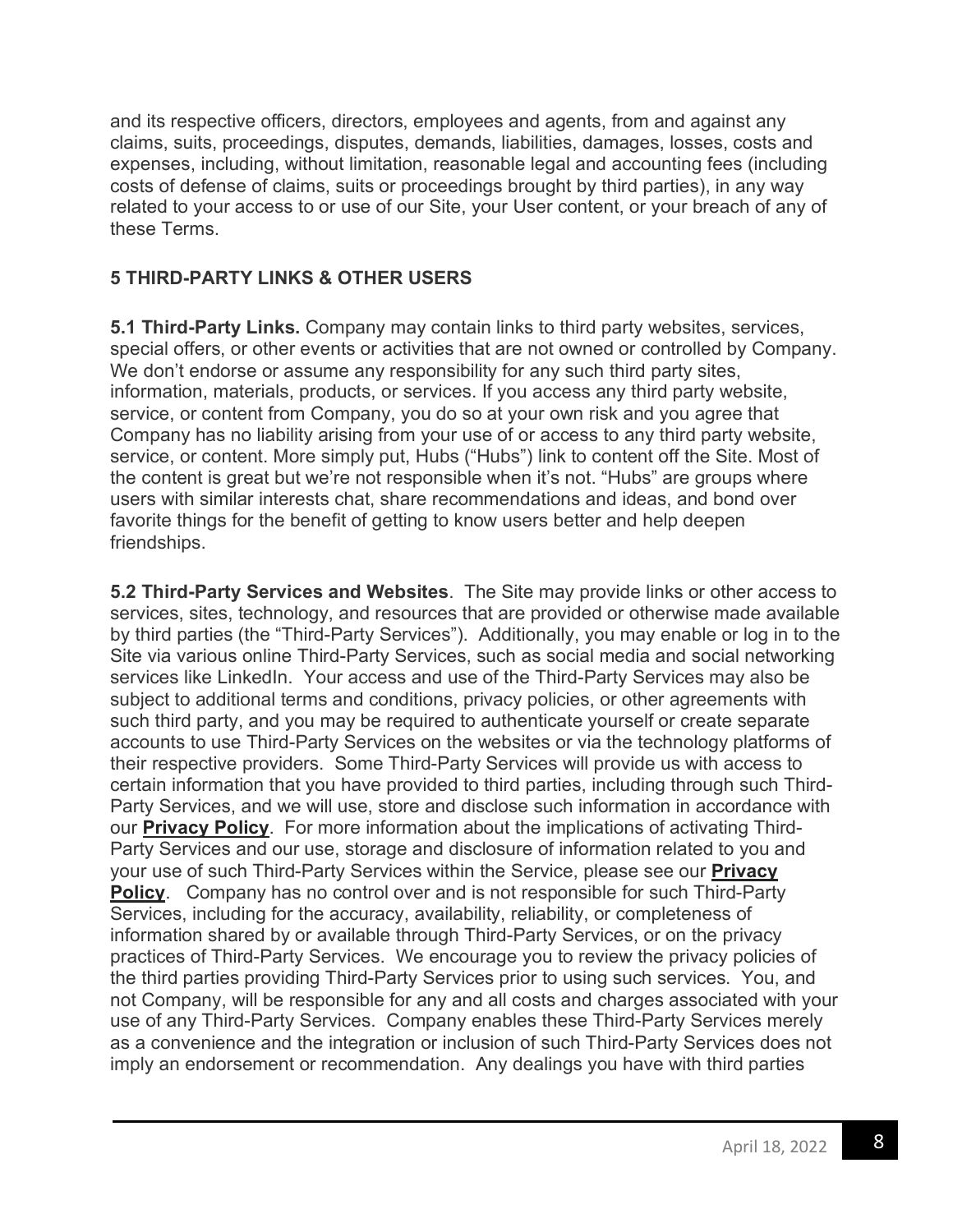while using the Site are between you and the third party. Company will not be responsible or liable, directly or indirectly, for any damage or loss caused or alleged to be caused by or in connection with use of or reliance on any Third-Party Services.

**5.3 Other Users.** Each Site user is solely responsible for any and all of its own User Content. Because we do not control User Content, you acknowledge and agree that we are not responsible for any User Content, whether provided by you or by others. We make no guarantees regarding the accuracy, currency, suitability, or quality of any User Content. Your interactions with other Site users are solely between you and such users. You agree that Company will not be responsible for any loss or damage incurred as the result of any such interactions. If there is a dispute between you and any Site user, we are under no obligation to become involved.

**5.4 Release.** You hereby release and forever discharge Company (and our officers, employees, agents, successors, and assigns) from, and hereby waive and relinquish, each and every past, present and future dispute, claim, controversy, demand, right, obligation, liability, action and cause of action of every kind and nature (including personal injuries, death, and property damage), that has arisen or arises directly or indirectly out of, or that relates directly or indirectly to, the Site (including any interactions with, or act or omission of, other Site users or any Third-Party Links). IF YOU ARE A CALIFORNIA RESIDENT, YOU HEREBY WAIVE CALIFORNIA CIVIL CODE SECTION 1542 IN CONNECTION WITH THE FOREGOING, WHICH STATES: "A GENERAL RELEASE DOES NOT EXTEND TO CLAIMS WHICH THE CREDITOR DOES NOT KNOW OR SUSPECT TO EXIST IN HIS OR HER FAVOR AT THE TIME OF EXECUTING THE RELEASE, WHICH IF KNOWN BY HIM OR HER MUST HAVE MATERIALLY AFFECTED HIS OR HER SETTLEMENT WITH THE DEBTOR."

#### **6 PUSH NOTIFICATIONS; LOCATION-BASED FEATURES**

We may provide you with emails, text messages, push notifications, alerts, and other messages related to the Site, such as enhancements, offers, products, events, and other promotions. After signing up for our services, you will be asked to accept or deny push notifications/alerts. If you deny, you will not receive any push notifications/alerts. If you accept, push notifications/alerts will be automatically sent to you. If you no longer wish to receive push notifications/alerts from the Site, you may opt-out by changing your notification settings under Settings on your profile. With respect to other types of messaging or communications, such as emails, text messages, etc., you can unsubscribe or opt-out by either following the specific instructions included in such communications or by emailing us with your request at **admin@aloeeveryone.com.**

The Site may allow access to or make available opportunities for you to view certain content and receive other services and/or other materials based on your location. To make these opportunities available to you, the Site will determine your location using one or more reference points, such as GPS, Bluetooth, and/or software within your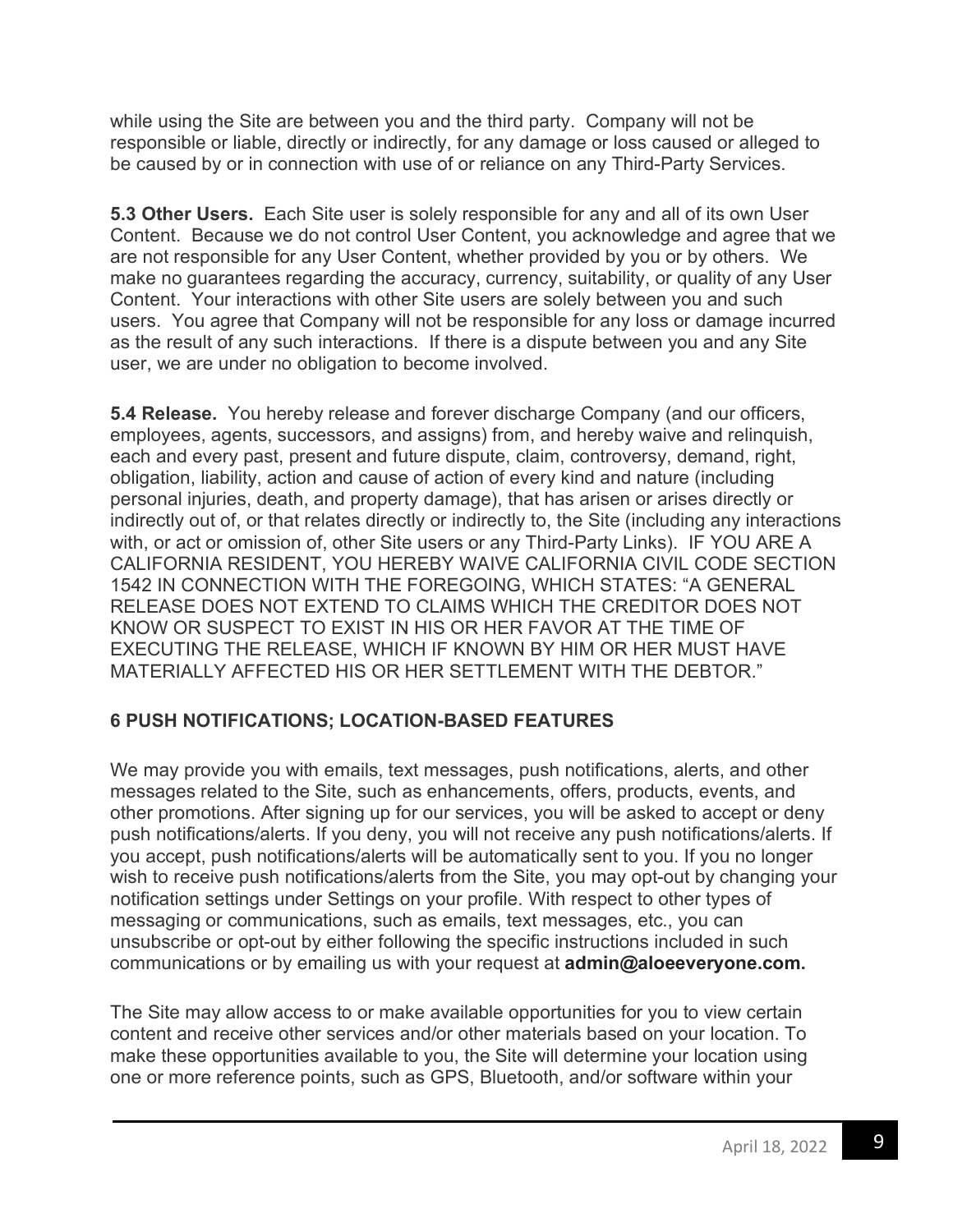device. If you have set your device to disable GPS, Bluetooth, or other location determining software or do not authorize the Site to access your location data, you will not be able to access our Find Friends ("Find Friends") service and other such locationspecific content, products, services, and materials. For more about how the Site uses and retains your information, please read the **Privacy Policy**.

# **7 DISCLAIMERS**

THE SITE IS PROVIDED ON AN "AS-IS" AND "AS AVAILABLE" BASIS, AND COMPANY EXPRESSLY DISCLAIM ANY AND ALL WARRANTIES AND CONDITIONS OF ANY KIND, WHETHER EXPRESS, IMPLIED, OR STATUTORY, INCLUDING ALL WARRANTIES OR CONDITIONS OF MERCHANTABILITY, FITNESS FOR A PARTICULAR PURPOSE, TITLE, QUIET ENJOYMENT, ACCURACY, OR NON-INFRINGEMENT. WE MAKE NO WARRANTY THAT THE SITE WILL MEET YOUR REQUIREMENTS, WILL BE AVAILABLE ON AN UNINTERRUPTED, TIMELY, SECURE, OR ERROR-FREE BASIS, OR WILL BE ACCURATE, RELIABLE, FREE OF VIRUSES OR OTHER HARMFUL CODE, COMPLETE, LEGAL, OR SAFE. IF APPLICABLE LAW REQUIRES ANY WARRANTIES WITH RESPECT TO THE SITE, ALL SUCH WARRANTIES ARE LIMITED IN DURATION TO NINETY (90) DAYS FROM THE DATE OF FIRST USE.

SOME JURISDICTIONS DO NOT ALLOW THE EXCLUSION OF IMPLIED WARRANTIES, SO THE ABOVE EXCLUSION MAY NOT APPLY TO YOU. SOME JURISDICTIONS DO NOT ALLOW LIMITATIONS ON HOW LONG AN IMPLIED WARRANTY LASTS, SO THE ABOVE LIMITATION MAY NOT APPLY TO YOU.

ADDITIONALLY, WE DO NOT MAKE ANY WARRANTIES THAT THE SERVICES WILL BE UNINTERRUPTED, SECURE, OR ERROR-FREE OR THAT YOUR USE OF THE SERVICES WILL MEET YOUR EXPECTATIONS, OR THAT THE SERVICES, OUR CONTENT, ANY USER CONTENT, OR ANY PORTION THEREOF, IS CORRECT, ACCURATE, OR RELIABLE. YOUR USE OF THE SERVICES ARE AT YOUR OWN RISK. YOU ARE SOLELY RESPONSIBLE FOR YOUR INTERACTIONS WITH OTHER USERS. ALOE, LLC IS NOT RESPONSIBLE FOR THE CONDUCT OF ANY USER AND WE DO NOT ROUTINELY CONDUCT BACKGROUND CHECKS.

# **8 LIMITATION ON LIABILITY**

TO THE MAXIMUM EXTENT PERMITTED BY LAW, IN NO EVENT SHALL COMPANY BE LIABLE TO YOU OR ANY THIRD PARTY FOR ANY LOST PROFITS, LOST DATA, COSTS OF PROCUREMENT OF SUBSTITUTE PRODUCTS, OR ANY INDIRECT, CONSEQUENTIAL, EXEMPLARY, INCIDENTAL, SPECIAL OR PUNITIVE DAMAGES ARISING FROM OR RELATING TO THESE TERMS OR YOUR USE OF, OR INABILITY TO USE, THE SITE, EVEN IF COMPANY HAS BEEN ADVISED OF THE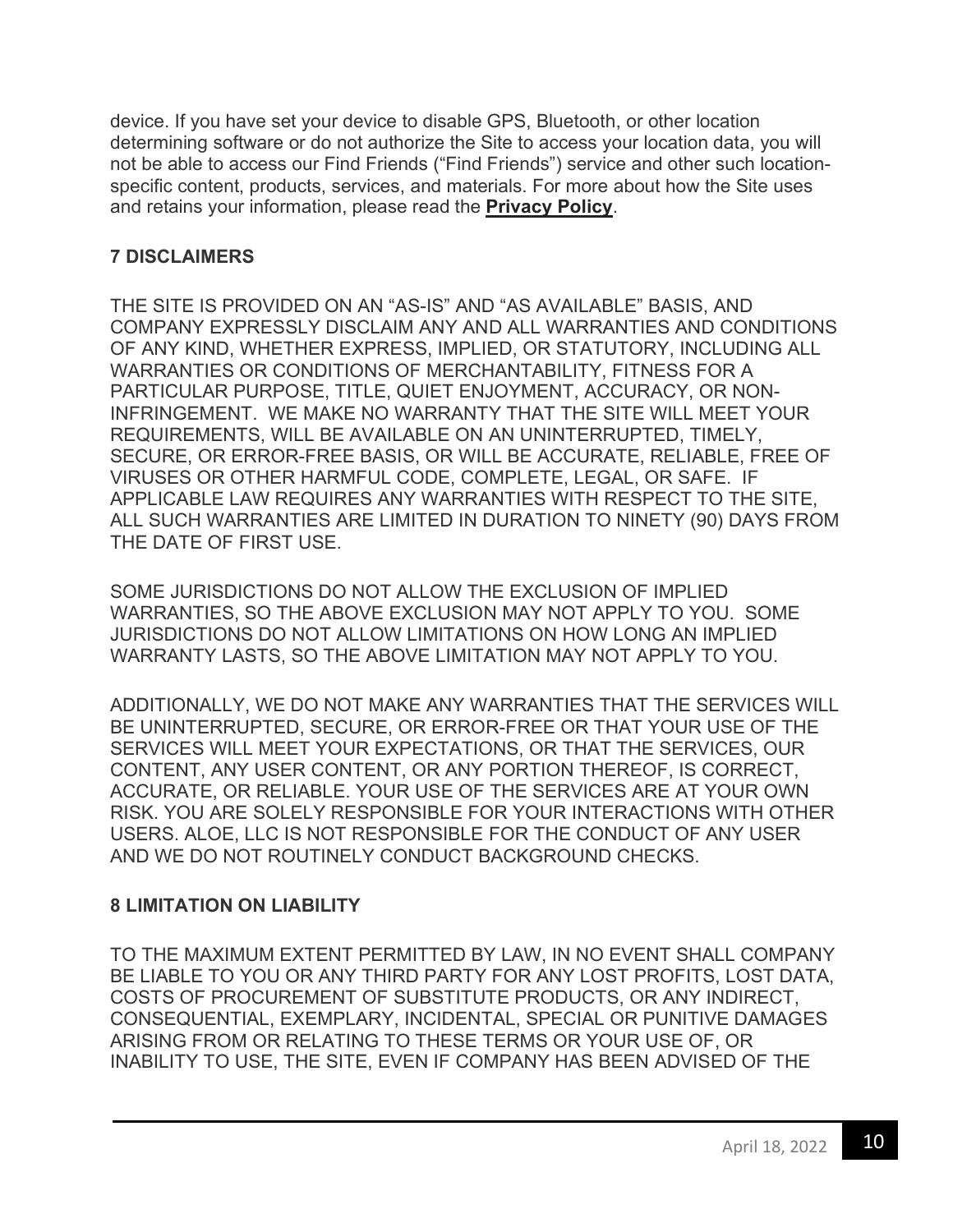POSSIBILITY OF SUCH DAMAGES. ACCESS TO, AND USE OF, THE SITE IS AT YOUR OWN DISCRETION AND RISK, AND YOU WILL BE SOLELY RESPONSIBLE FOR ANY DAMAGE TO YOUR DEVICE OR COMPUTER SYSTEM, OR LOSS OF DATA RESULTING THEREFROM.

TO THE MAXIMUM EXTENT PERMITTED BY LAW, NOTWITHSTANDING ANYTHING TO THE CONTRARY CONTAINED HEREIN, OUR LIABILITY TO YOU FOR ANY DAMAGES ARISING FROM OR RELATED TO THIS AGREEMENT (FOR ANY CAUSE WHATSOEVER AND REGARDLESS OF THE FORM OF THE ACTION), WILL AT ALL TIMES BE LIMITED TO A MAXIMUM OF ONE HUNDRED US DOLLARS (U.S. \$100). THE EXISTENCE OF MORE THAN ONE CLAIM WILL NOT ENLARGE THIS LIMIT.

SOME JURISDICTIONS DO NOT ALLOW THE LIMITATION OR EXCLUSION OF LIABILITY FOR INCIDENTAL OR CONSEQUENTIAL DAMAGES, SO THE ABOVE LIMITATION OR EXCLUSION MAY NOT APPLY TO YOU. ACCORDINGLY, SOME OF THE ABOVE LIMITATIONS SET FORTH ABOVE MAY NOT APPLY TO YOU OR BE ENFORCEABLE WITH RESPECT TO YOU. IF YOU ARE DISSATISFIED WITH ANY PORTION OF THE SERVICE OR WITH THESE TERMS, YOUR SOLE AND EXCLUSIVE REMEDY IS TO DISCONTINUE USE OF THE SERVICE.

#### **9 TERM AND TERMINATION**

Subject to this Section, these Terms will remain in full force and effect while you use the Site. We may suspend or terminate your rights to use the Site (including your Account) at any time for any reason at our sole discretion, including for any use of the Site in violation of these Terms. We reserve the right to refuse service to anyone. Upon termination of your rights under these Terms, your Account and right to access and use the Site will terminate immediately. You understand that any termination of your Account may involve deletion of your User Content associated with your Account from our live databases. Company will not have any liability whatsoever to you for any termination of your rights under these Terms, including for termination of your Account or deletion of your User Content. Even after your rights under these Terms are terminated, the following provisions of these Terms will remain in effect: Sections 2.2 through 2.5, Section 3 and Sections 4 through 11.

You agree that Company, in its sole discretion, may suspend or terminate your Account (or any part thereof) or use of the Site and remove and discard any content within the Site, for any reason, including for lack of use or if Company believes that you have violated or acted inconsistently with the letter or spirit of these Terms. Any suspected fraudulent, abusive, or illegal activity may be referred to appropriate law enforcement authorities. Company may also in its sole discretion and at any time discontinue providing the Site, or any part thereof, with or without notice. You agree that any termination of your access to the Site under any provision of these Terms may be effected without prior notice, and acknowledge and agree that Company may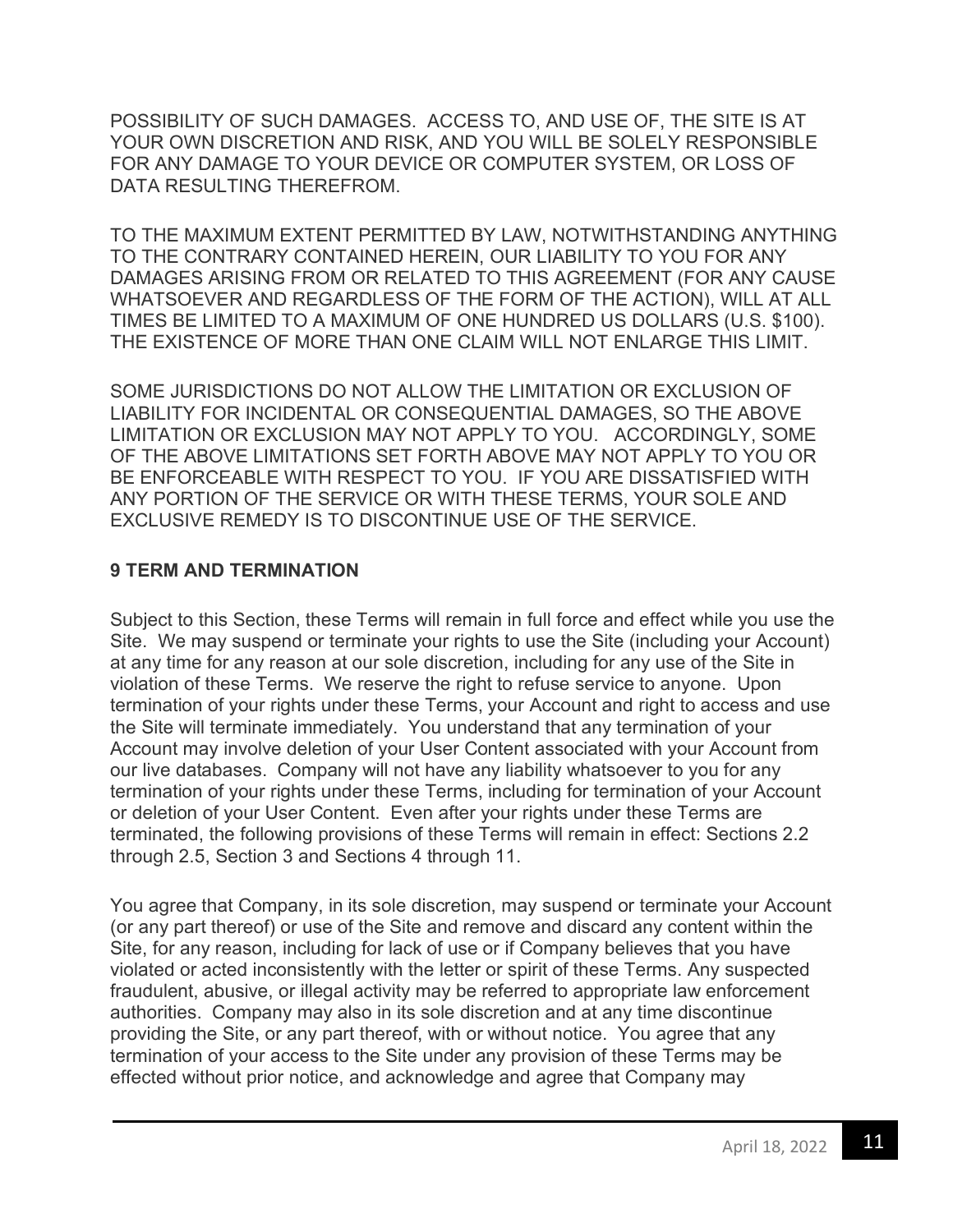immediately deactivate or delete your Account and all related information and files in your Account and/or bar any further access to such files or the Site and all related information and content. Further, you agree that Company will not be liable to you or any third party for any termination of your access to the Site.

# **10 DIGITAL MILLENNIUM COPYRIGHT ACT**

Company has adopted the following policy towards copyright infringement in accordance with the Digital Millennium Copyright Act (the "**DMCA**"). In connection with our Site, we have adopted and implemented a policy respecting copyright law that provides for the removal of any infringing materials and for the termination, in appropriate circumstances, of users of our online Site who are repeat infringers of intellectual property rights, including copyrights.

If you believe any User Content infringes upon your intellectual property rights, please submit a notification alleging such infringement ("DMCA Takedown Notice") to Company's Copyright Agent as identified below, including the following:

1. A physical or electronic signature of a person authorized to act on behalf of the owner of an exclusive right that is allegedly infringed;

2. Identification of the copyrighted work claimed to have been infringed, or if multiple copyrighted works at a single online site are covered by a single notification, a representative list of such works;

3. Identification of the material claimed to be infringing or to be the subject of infringing activity and that is to be removed or access disabled and information reasonably sufficient to permit the service provider to locate the material;

4. Information reasonably sufficient to permit the service provider to contact you, such as an address, telephone number, and, if available, an electronic mail;

5. A statement that you have a good faith belief that use of the material in the manner complained of is not authorized by the copyright owner, its agent, or the law; and

6. A statement that, under penalty of perjury, the information in the notification is accurate and you are authorized to act on behalf of the owner of the exclusive right that is allegedly infringed.

Please note that, pursuant to 17 U.S.C. § 512(f), any misrepresentation of material fact (falsities) in a written notification automatically subjects the complaining party to liability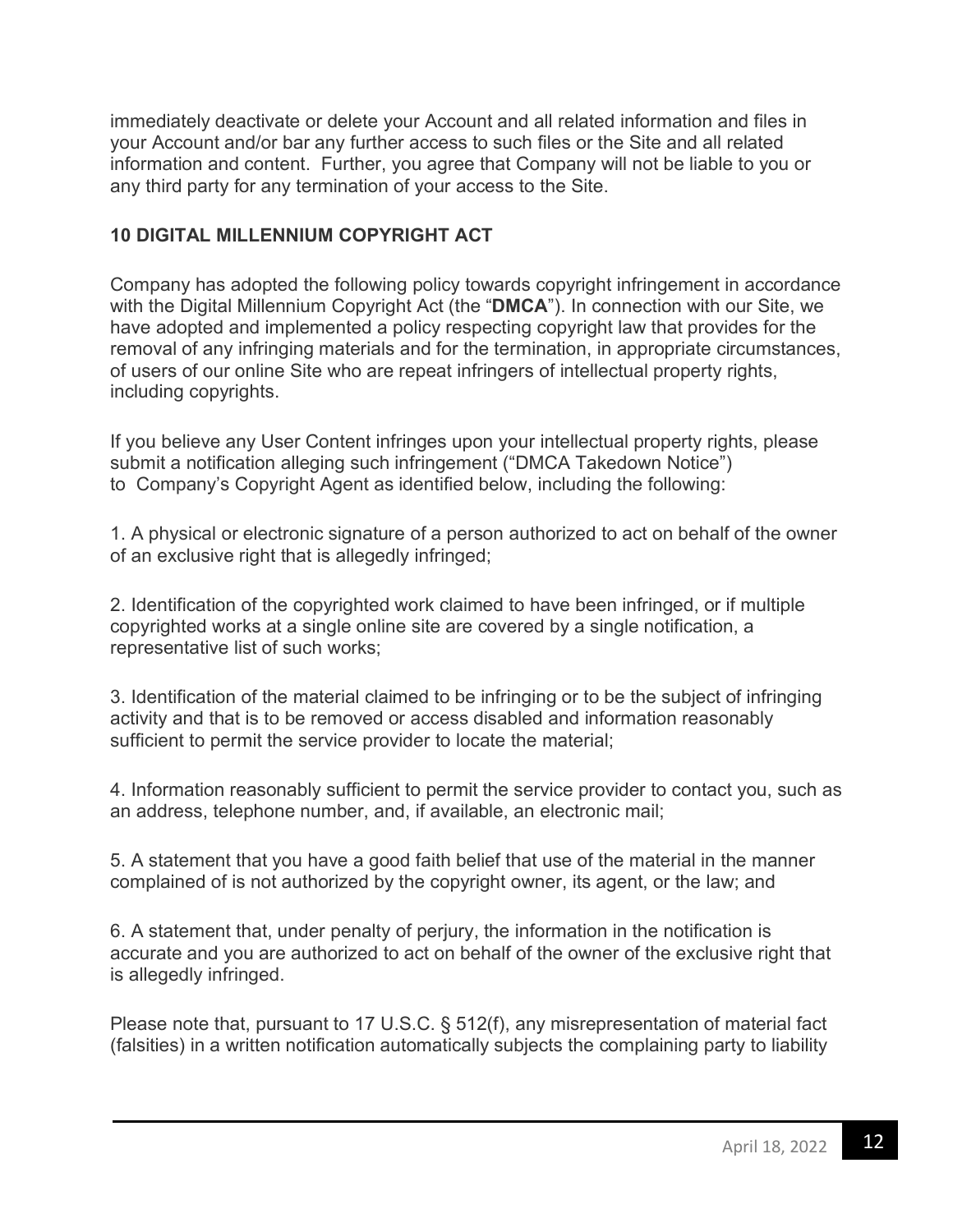for any damages, costs and attorney's fees incurred by us in connection with the written notification and allegation of copyright infringement.

Any DMCA Takedown Notices should be sent to Company's Copyright Agent:

The designated Copyright Agent for Company is: Brian Nash

Designated Agent: Brian Nash

Address of Agent: 227 Sandy Springs Pl NE Suite D-355 Atlanta, GA 30328

Telephone: 470.763.6233

Email: bnash@continuumlg.com

## **11 GENERAL**

**11.1 Changes.** These Terms are subject to occasional revision, and if we make any substantial changes, Company reserves the right to determine the form and means of providing notifications to you, and you agree to receive legal notices electronically if that's what we decide. We may use other reasonable means to inform you of material changes to these Terms as well. You should regularly check this page for notice of any Changes – we want our users to be as informed as possible. We may revise these Terms from time to time and the most current version will always be posted on our website. By continuing to access or use Company after revisions become effective, you agree to be bound by the new updated Terms. If you don't agree to the new terms, please stop using the Site. Continued use of our Site following notice of such changes shall indicate your acknowledgement of such changes and agreement to be bound by the terms and conditions of such changes.

#### **11.2 Dispute Resolution.** *Please read this Arbitration Agreement carefully. It is part of your contract with Company and affects your rights. It contains procedures for MANDATORY BINDING ARBITRATION AND A CLASS ACTION WAIVER.*

**(a)** *Applicability of Arbitration Agreement.* All claims and disputes (excluding claims for injunctive or other equitable relief as set forth below) in connection with the Terms or the use of any product or service provided by Company that cannot be resolved informally or in small claims court shall be resolved by binding arbitration on an individual basis under the terms of this Arbitration Agreement. Unless otherwise agreed to, all arbitration proceedings shall be held in English. This Arbitration Agreement applies to you and Company, and to any subsidiaries, affiliates, agents, employees, predecessors in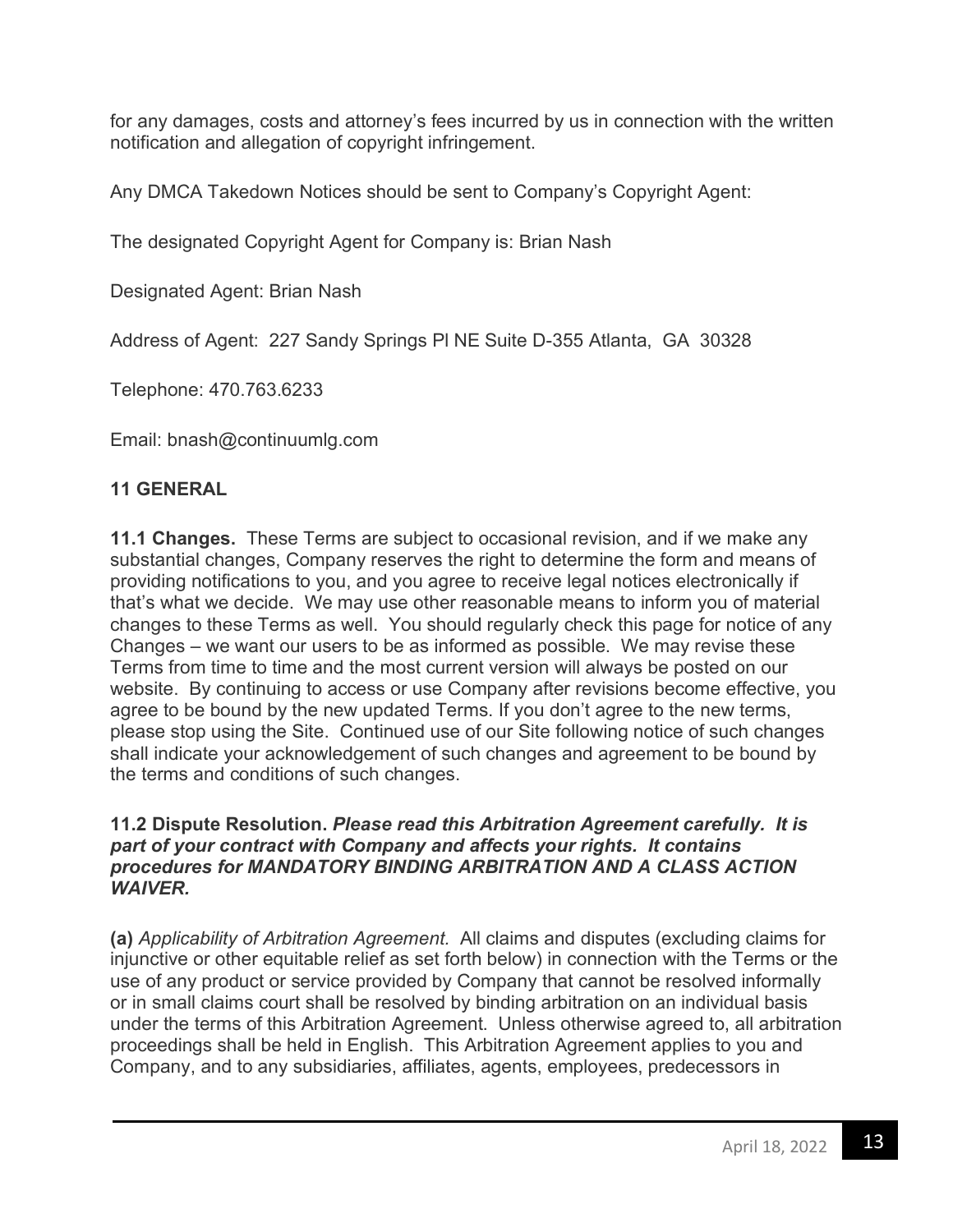interest, successors, and assigns, as well as all authorized or unauthorized users or beneficiaries of services or goods provided under the Terms. During the arbitration, the amount of any settlement offer made by you or Company must not be disclosed to the arbitrator until after the arbitrator makes a final decision and award, if any. Regardless of the manner in which the arbitration is conducted, the arbitrator must issue a reasoned written decision sufficient to explain the essential findings and conclusions on which the decision and award, if any, are based.

**(b)** *No Class Actions.* YOU AND COMPANY AGREE THAT EACH MAY BRING CLAIMS AGAINST THE OTHER ONLY IN YOUR OR ITS INDIVIDUAL OR ORGANIZATIONAL CAPACITY AND NOT AS A PLAINTIFF OR CLASS MEMBER IN ANY PURPORTED CLASS OR REPRESENTATIVE PROCEEDING. Further, unless both you and Company agree otherwise, the arbitrator may not consolidate more than one person's claims, and may not otherwise preside over any form of a representative or class proceeding.

**(c)** *Notice Requirement and Informal Dispute Resolution*. Before either party may seek arbitration, the party must first send to the other party a written Notice of Dispute (**"Notice"**) describing the nature and basis of the claim or dispute, and the requested relief. A Notice to Company should be sent to: ALOE, LLC P.O. Box 550963 575 Pharr Road, NE Atlanta, GA 30355-6000. After the Notice is received, you and Company may attempt to resolve the claim or dispute informally. If you and Company do not resolve the claim or dispute within thirty (30) days after the Notice is received, either party may begin an arbitration proceeding. The amount of any settlement offer made by any party may not be disclosed to the arbitrator until after the arbitrator has determined the amount of the award, if any, to which either party is entitled.

**(d)** Arbitration Rules. Arbitration shall be initiated through the American Arbitration Association (**"AAA"**) or another established alternative dispute resolution provider (**"ADR Provider"**) that offers arbitration as set forth in this section. If AAA is not available to arbitrate, the parties shall agree to select an alternative ADR Provider. The rules of the ADR Provider shall govern all aspects of the arbitration, including but not limited to the method of initiating and/or demanding arbitration, except to the extent such rules are in conflict with the Terms. The AAA Consumer Arbitration Rules (**"Arbitration Rules"**) governing the arbitration are available online at www.adr.org or by calling the AAA at 1-800-778-7879. The arbitration shall be conducted by a single, neutral arbitrator. Any claims or disputes where the total amount of the award sought is less than Ten Thousand U.S. Dollars (US \$10,000.00) may be resolved through binding nonappearance-based arbitration, at the option of the party seeking relief. For claims or disputes where the total amount of the award sought is Ten Thousand U.S. Dollars (US \$10,000.00) or more, the right to a hearing will be determined by the Arbitration Rules. Any hearing will be held in a location within 100 miles of your residence, unless you reside outside of the United States, and unless the parties agree otherwise. If you reside outside of the U.S., the arbitrator shall give the parties reasonable notice of the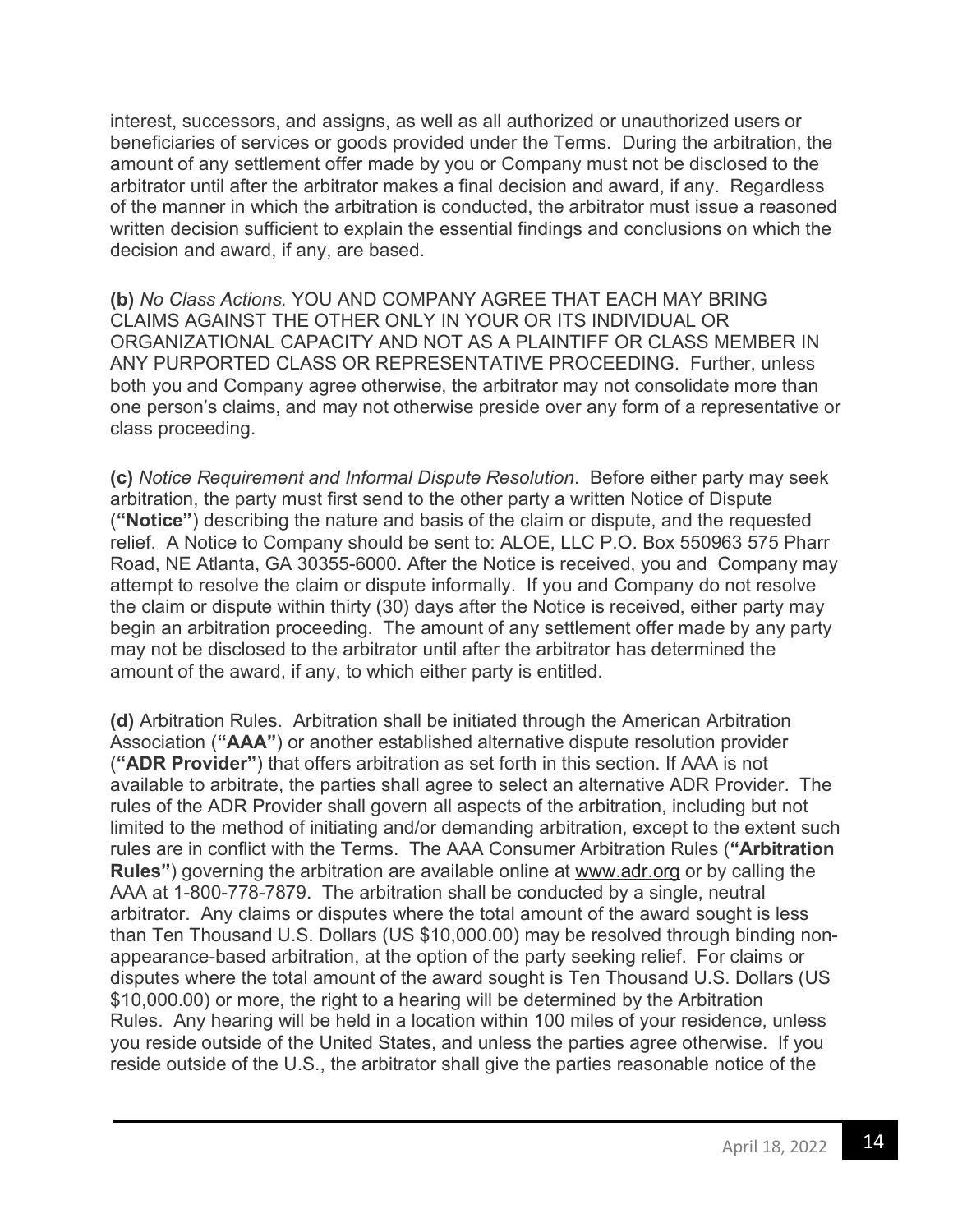date, time and place of any oral hearings. Any judgment on the award rendered by the arbitrator may be entered in any court of competent jurisdiction. If the arbitrator grants you an award that is greater than the last settlement offer that Company made to you prior to the initiation of arbitration, Company will pay you the greater of the award or \$2,500.00. Each party shall bear its own costs (including attorney's fees) and disbursements arising out of the arbitration and shall pay an equal share of the fees and costs of the ADR Provider.

**(e)** *Additional Rules for Non-Appearance Based Arbitration*. If non-appearance based arbitration is elected, the arbitration shall be conducted by telephone, online and/or based solely on written submissions; the specific manner shall be chosen by the party initiating the arbitration. The arbitration shall not involve any personal appearance by the parties or witnesses unless otherwise agreed by the parties.

**(f)** *Time Limits.* If you or Company pursue arbitration, the arbitration action must be initiated and/or demanded within the statute of limitations (i.e., the legal deadline for filing a claim) and within any deadline imposed under the AAA Rules for the pertinent claim.

**(g)** *Authority of Arbitrator*. If arbitration is initiated, the arbitrator will decide the rights and liabilities, if any, of you and Company, and the dispute will not be consolidated with any other matters or joined with any other cases or parties. The arbitrator shall have the authority to grant motions dispositive of all or part of any claim. The arbitrator shall have the authority to award monetary damages, and to grant any non-monetary remedy or relief available to an individual under applicable law, the AAA Rules, and the Terms. The arbitrator shall issue a written award and statement of decision describing the essential findings and conclusions on which the award is based, including the calculation of any damages awarded. The arbitrator has the same authority to award relief on an individual basis that a judge in a court of law would have. The award of the arbitrator is final and binding upon you and Company.

**(h)** *Waiver of Jury Trial.* THE PARTIES HEREBY WAIVE THEIR CONSTITUTIONAL AND STATUTORY RIGHTS TO GO TO COURT AND HAVE A TRIAL IN FRONT OF A JUDGE OR A JURY, instead electing that all claims and disputes shall be resolved by arbitration under this Arbitration Agreement. Arbitration procedures are typically more limited, more efficient and less costly than rules applicable in a court and are subject to very limited review by a court. In the event any litigation should arise between you and Company in any state or federal court in a suit to vacate or enforce an arbitration award or otherwise, YOU AND COMPANY WAIVE ALL RIGHTS TO A JURY TRIAL, instead electing that the dispute be resolved by a judge.

**(i)** *Waiver of Class or Consolidated Actions*. ALL CLAIMS AND DISPUTES WITHIN THE SCOPE OF THIS ARBITRATION AGREEMENT MUST BE ARBITRATED OR LITIGATED ON AN INDIVIDUAL BASIS AND NOT ON A CLASS BASIS, AND CLAIMS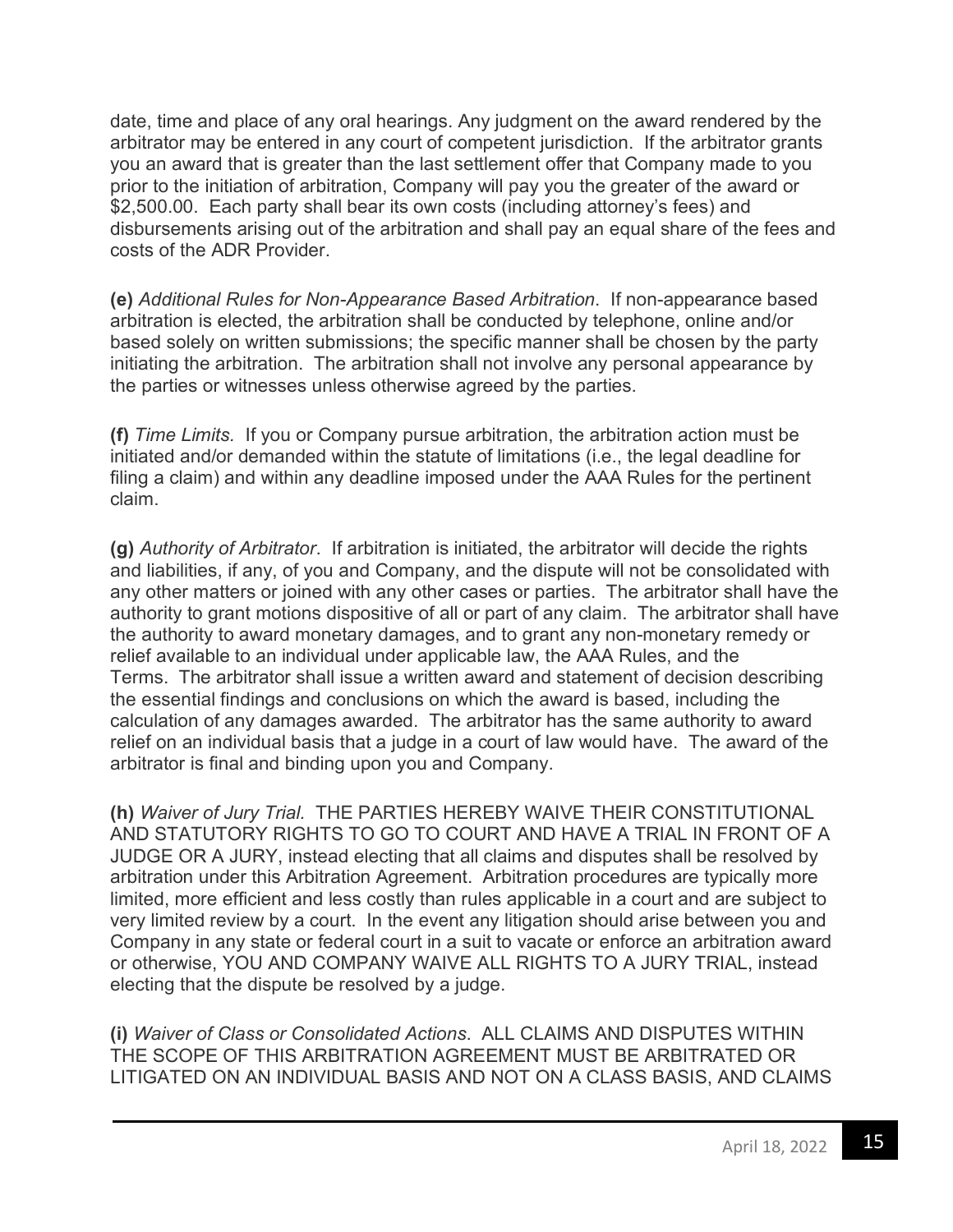OF MORE THAN ONE CUSTOMER OR USER CANNOT BE ARBITRATED OR LITIGATED JOINTLY OR CONSOLIDATED WITH THOSE OF ANY OTHER CUSTOMER OR USER.

**(j)** *Confidentiality*. All aspects of the arbitration proceeding, including but not limited to the award of the arbitrator and compliance therewith, shall be strictly confidential. The parties agree to maintain confidentiality unless otherwise required by law. This paragraph shall not prevent a party from submitting to a court of law any information necessary to enforce this Agreement, to enforce an arbitration award, or to seek injunctive or equitable relief.

**(k)** *Severability*. If any part or parts of this Arbitration Agreement are found under the law to be invalid or unenforceable by a court of competent jurisdiction, then such specific part or parts shall be of no force and effect and shall be severed and the remainder of the Agreement shall continue in full force and effect.

**(l)** *Right to Waive.* Any or all of the rights and limitations set forth in this Arbitration Agreement may be waived by the party against whom the claim is asserted. Such waiver shall not waive or affect any other portion of this Arbitration Agreement.

**(m)** *Survival of Agreement*. This Arbitration Agreement will survive the termination of your relationship with Company.

**(n)** *Small Claims Court.* Notwithstanding the foregoing, either you or Company may bring an individual action in small claims court.

**(o)** *Emergency Equitable Relief*. Notwithstanding the foregoing, either party may seek emergency equitable relief before a state or federal court in order to maintain the status quo pending arbitration. A request for interim measures shall not be deemed a waiver of any other rights or obligations under this Arbitration Agreement.

**(p)** *Claims Not Subject to Arbitration.* Notwithstanding the foregoing, claims of defamation, violation of the Computer Fraud and Abuse Act, and infringement or misappropriation of the other party's patent, copyright, trademark or trade secrets shall not be subject to this Arbitration Agreement.

**11.3 Export.** The Site may be subject to U.S. export control laws and may be subject to export or import regulations in other countries. You agree not to export, reexport, or transfer, directly or indirectly, any U.S. technical data acquired from Company, or any products utilizing such data, in violation of the United States export laws or regulations.

**11.4 Disclosures.** Company is located at the address in Section 11.10. If you are a California resident, you may report complaints to the Complaint Assistance Unit of the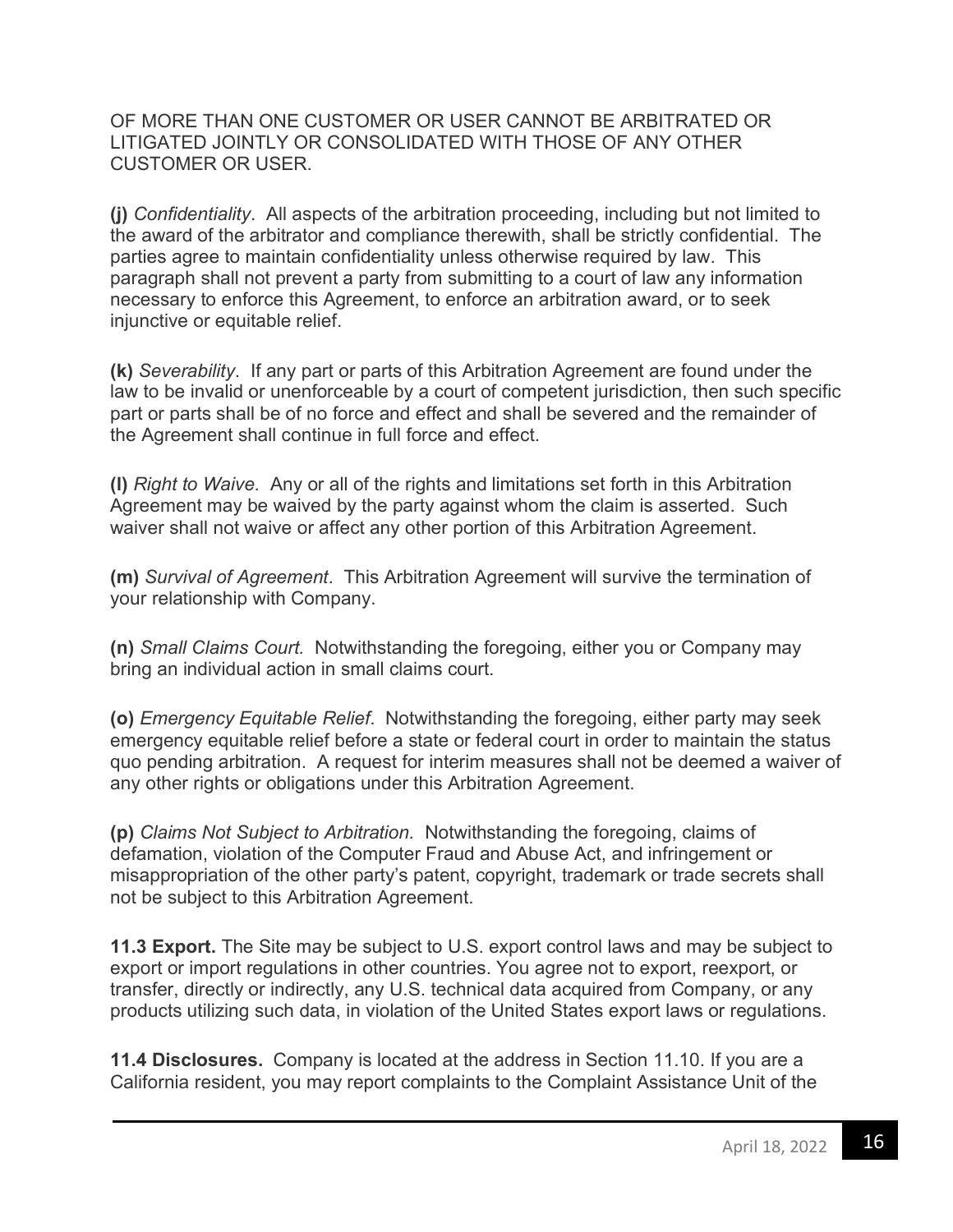Division of Consumer Product of the California Department of Consumer Affairs by contacting them in writing at 400 R Street, Sacramento, CA 95814, or by telephone at (800) 952-5210.

**11.5 Electronic Communications.** The communications between you and Company use electronic means, whether you use the Site or send us emails, or whether Company posts notices on the Site or communicates with you via email. For contractual purposes, you (a) consent to receive communications from Company in an electronic form; and (b) agree that all terms and conditions, agreements, notices, disclosures, and other communications that Company provides to you electronically satisfy any legal requirement that such communications would satisfy if it were be in a hardcopy writing. The foregoing does not affect your non-waivable rights.

**11.6 User Disputes.** You agree that you are solely responsible for your interactions with any other user in connection with the Site, and Company will have no liability or responsibility with respect thereto. Company reserves the right, but has no obligation, to become involved in any way with disputes between you and any other user of the Site.

**11.7 Entire Terms.** These Terms constitute the entire agreement between you and us regarding the use of the Site. Our failure to exercise or enforce any right or provision of these Terms shall not operate as a waiver of such right or provision. The section titles in these Terms are for convenience only and have no legal or contractual effect. The word "including" means "including without limitation". If any provision of these Terms is, for any reason, held to be invalid or unenforceable, the other provisions of these Terms will be unimpaired and the invalid or unenforceable provision will be deemed modified so that it is valid and enforceable to the maximum extent permitted by law. Your relationship to Company is that of an independent contractor, and neither party is an agent or partner of the other. These Terms, and your rights and obligations herein, may not be assigned, subcontracted, delegated, or otherwise transferred by you without Company's prior written consent, and any attempted assignment, subcontract, delegation, or transfer in violation of the foregoing will be null and void. Company may freely assign these Terms. The terms and conditions set forth in these Terms shall be binding upon assignees.

**11.8 Copyright/Trademark Information**. Copyright © 2022 ALOE, LLC. All rights reserved. All trademarks, logos and service marks ("**Marks**") displayed on the Site are our property or the property of other third parties. You are not permitted to use these Marks without our prior written consent or the consent of such third party which may own the Marks.

#### **11.9 Governing Law and Forum.**